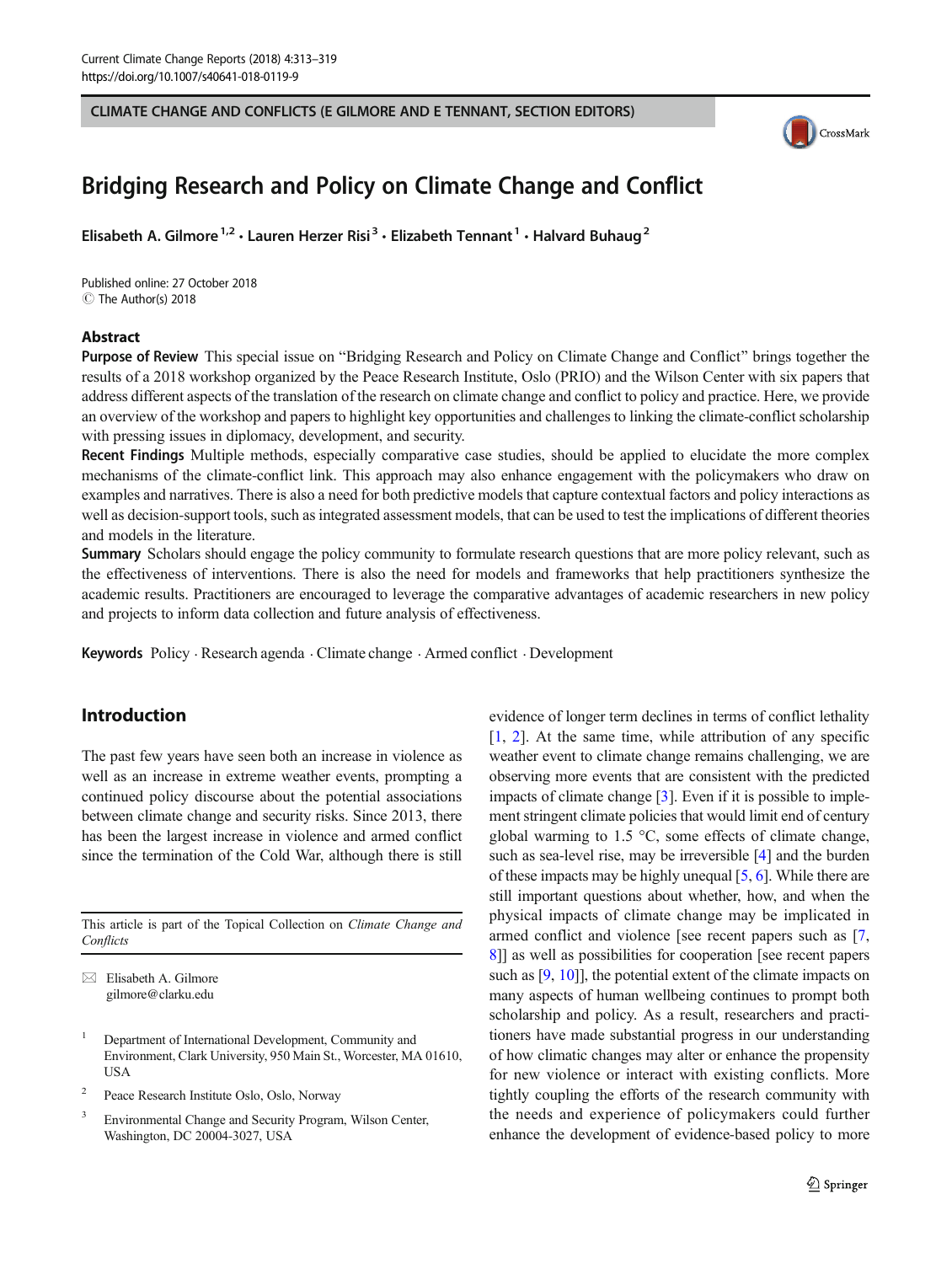314 Curr Clim Change Rep (2018) 4:313–319

rapidly and effectively address the challenges presented by climate change and conflict.

In this introduction to the 2018 special issue on "Bridging" Research and Policy on Climate Change and Conflict^, we highlight a recent workshop hosted by the Peace Research Institute Oslo (PRIO) and the Wilson Center on fostering dialog between the research and decision-making communities. We then provide an overview of the six papers in this issue that were invited following this meeting that look at different aspects of research and policy integration for climate change and conflict. We conclude with recommendations to enhance the dialog between the research community and the security, development and diplomacy practitioners, and policy-makers.

## Fostering Dialog Between Research and Policy on Climate Change and Conflict

In March 2018, the Peace Research Institute Oslo (PRIO) and the Wilson Center co-hosted a workshop for a small group of researchers, policymakers, and policy influencers drawn from academia, the United States (US) government, international agencies, and NGOs. Participants discussed the state of the research on climate change and conflict, the relevance of scholarship to the pressing policy challenges in diplomacy, development, and security, and how to enhance the integration between research and practice. At the workshop, the participants were asked to consider the following two questions:

- 1. What are the challenges towards integrating the 'state of the science' research into policy?
- 2. How can we improve the dialog and feedback between these two communities?

To focus attention on the key issues, we invited three experts to present on topics of high relevance to understanding and managing climate change and conflict, but where divergences and gaps between the scholarship and policy exist. The first presentation by Katharine J. Mach (Stanford University) showed how to employ expert elicitation and scenarios to gain insight into the degree of scientific consensus around the causal links and pathways, the magnitude of the effect of climate change on conflict for different underlying conditions, and the uncertainty in these estimates [see [\[11\]](#page-5-0) for methods]. Second, Nina von Uexkull (Uppsala University & Peace Research Institute Oslo) reviewed the state of the literature on the relationship between agriculture, livelihood, and instability, highlighting her work showing that even if climate change cannot be linked to the onset of armed conflict in general, climatic effects may be especially harmful in vulnerable regions that are already experiencing conflict [see [\[12](#page-5-0)]]. Finally, Tor A. Benjaminsen (Norwegian University of Life Sciences & Peace Research Institute Oslo) discussed the interactions

between conflicts over land in areas of unclear property rights and land-based climate mitigation policy [see [\[13,](#page-5-0) [14\]](#page-5-0)]. After each presentation, the experts and the workshop participants engaged in substantive discussions about the research, the relevance of the work to policy and practice, and opportunities to translate the work into the policy space. A summary of the research presentations is available in the report of the workshop. (A report of this meeting is available at [https://www.](https://www.wilsoncenter.org/publication/bridging-research-and-policy-climate-change-and-conflict) [wilsoncenter.org/publication/bridging-research-and-policy](https://www.wilsoncenter.org/publication/bridging-research-and-policy-climate-change-and-conflict)[climate-change-and-conflict](https://www.wilsoncenter.org/publication/bridging-research-and-policy-climate-change-and-conflict)).

Three key recommendations emerged at the workshop on how to improve the translation of scientific research for the development of policy interventions as well as opportunities to enhance the co-production of knowledge by the policymakers and the scientific community.

1. The largely quantitative studies that underpin much of the climate-conflict literature should be coupled with examples and narratives that are more useful to policy-makers. The research community is generally divided into quantitative and qualitative methods. The quantitative work aims to identify underlying relationships and general patterns and can be interpreted as the probability that a conflict will be observed given certain conditions. Qualitative scholars also provide insight into these relationships through detailed tracing of conditions and interactions through case studies. While this information is in principle of high value to policy, these research approaches are difficult to translate for policymakers as they need to answer questions about generalizable patterns as well as counterfactuals (e.g., why some locations with observed environmental stresses also observe conflict and others do not). Narratives that compare locations with different degrees of violence, as well as efforts to ground-truth empirical findings, can help illustrate how research conclusions would be observed in a real-world context.

2. In addition to testing theories and explaining underlying relationships between climatic stressors and conflict, the research community should ask questions related to the effectiveness of policies and interventions. While there is the need to understand the causal pathways to different forms of violence, policymakers also require information on interventions related to preventing the onset of conflict, supporting the cessation of existing violence, and peacebuilding. Retrospective evaluations, including monitoring and evaluation (M&E), as well as examples of how they play out on the ground, across the basket of programs and policies implemented by development and security communities could inform future efforts. Further, the comparative advantages of researchers can be further leveraged to evaluate the effectiveness of policies and projects by informing early data collection to facilitate these analyses as well as making use of comprehensive datasets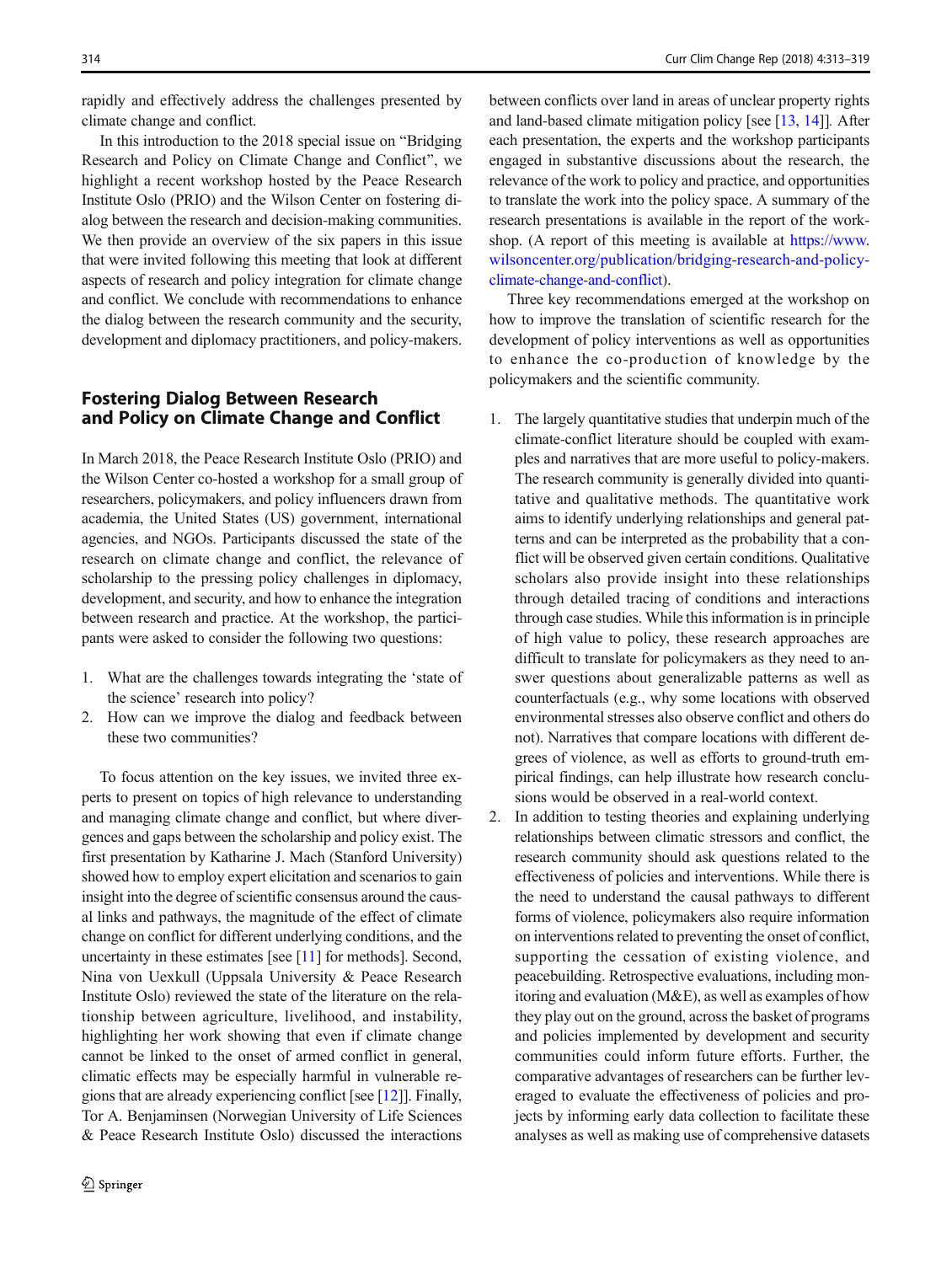that can be generated through joint activities. There is considerable untapped potential in enhancing collaboration between scholars and practitioner communities in responding to these challenges.

3. Finally, synthesizing this knowledge into models that can provide predictive information on the onset and evolution of conflicts, as well as decision support on interventions and when to deploy them, would improve the uptake of research by decision-makers. Predictive models, such as early-warning systems, play an important role in conflict, development, and security communities. While there is a long history and some skepticism of forecasting in the conflict community [\[15](#page-5-0)], policymakers are looking for additional guidance for their efforts. Decision-support tools could also enhance the translation of existing and new research results to the policy community. While this class of models can have predictive capacity, they often place equal or greater emphasis on learning about the system. The integrated assessment models (IAMs), such as those that are used to evaluate the costs and effectiveness of different climate policies, and system dynamic approaches may be useful frameworks. Starting with a framework that synthesizes the existing knowledge of the dynamics of conflict and climate change, alternative descriptions of these interactions and novel findings can be implemented into the model to allow decision-makers to explore and update their understanding of the system.

## Climate Change and Conflict Research as a Critical Input for Policy Interventions

Following the workshop, members of the researcher and policy communities were invited to provide their insights. Here, we provide summaries and context for these papers, highlighting the broader themes of research and policy interactions for climate change and conflict.

The overview piece in this issue is prepared by Busby (2018), Taking Stock: The Field of Climate and Security [\[16\]](#page-5-0). In this essay, Busby surveys the progression and state of the science on climate and security over the past 15 years and outlines potential directions for policy-relevant research. He argues that researchers should focus their efforts on elucidating the intermediary mechanisms and contextual factors that may link climate change to conflict rather than continue to debate whether or not there are any direct associations. While efforts that focus on the causal pathways may be better matched to the needs of policymakers, Busby emphasizes that the existing academic evidence thus far is too limited and inconclusive to inform policy on specific practices, institutional arrangements, and other factors to mitigate the risk of climate-related conflict and insecurity [\[17\]](#page-5-0). He suggests investigating the following pathways and contextual factors: shocks to food prices or changes in agricultural production, economic mechanisms, environmentally driven migration, and the role of institutions [\[18\]](#page-5-0). He further stresses the potential for more complex interactions, such as disasters, which might lead to conflict via economic mechanisms or inadequate government response. He also addresses the strengths and limitations of the different methods. Statistical analysis may be useful in identifying hotspots of vulnerability and developing early warning systems similar to FEWSNET [\[19\]](#page-5-0). However, Busby urges scholars to apply theories and knowledge to specific cases and ideally comparative case studies to generate the kind of contextual understanding and to ask questions that address the policymakers' need to design effective interventions [[20](#page-5-0)].

In their public statements, high-level policymakers and influencers frequently emphasize the importance and influence of a few cases that are popularly believed to be driven by or indicative of the types of conflict and security risks that may be observed due to climate change [[21](#page-5-0), [22](#page-5-0)]. Three regions that are frequently mentioned are the ongoing conflict in Syria [\[23,](#page-5-0) [24\]](#page-5-0), the vulnerabilities in the Lake Chad Basin [[25,](#page-5-0) [26](#page-5-0)], and the pastoral-herder and other conflicts in the Horn of Africa [\[27\]](#page-5-0), although the research and policy communities do not always draw the same conclusions about the contribution of climate change relative to political and economic factors. In his paper, Ide (2018) demonstrates how the proposed links between the 2006–2009 drought in Syria and the 2011 onset of civil war in Syria exemplifies the shortcomings of the climate-conflict literature [\[23,](#page-5-0) [24](#page-5-0), [28](#page-5-0)]. He reviews the evidence for the causal chain that is frequently presented in the literature: [1] climate change contributed to the severe drought, [2] this drought disrupted agriculture and livelihoods in rural areas, [3] the loss of livelihood led to large scale migration to the urban centers, and [4] the additional population strained resources in the receiving areas, prompting grievances that contributed to anti-regime protests and ultimately led to the civil war. Ide finds support for the migration into the urban centers due to the effects of the drought on agricultural incomes, but emphasizes that the magnitude of these effects relative to political and economic factors is not well understood. He finds much weaker evidence for attribution of the drought to anthropogenic climate change and for the link between migration and the onset of conflict. However, challenges with integrating quantitative and qualitative research methodologies as well as the lack of rigorous theories on how the environment influences conflict limit the cumulation of policy-relevant knowledge on the Syria case and climate-conflict linkages more broadly. Ide argues that scholars should draw on the full range of methods and theories to build general knowledge about causal and contextual factors [\[29\]](#page-5-0), knowledge that might help policymakers to prevent future conflict and instability.

In addition to improving the basis for how contextual factors affect the potential influence of climate change on conflict, there is also a need to understand the interactions with policy,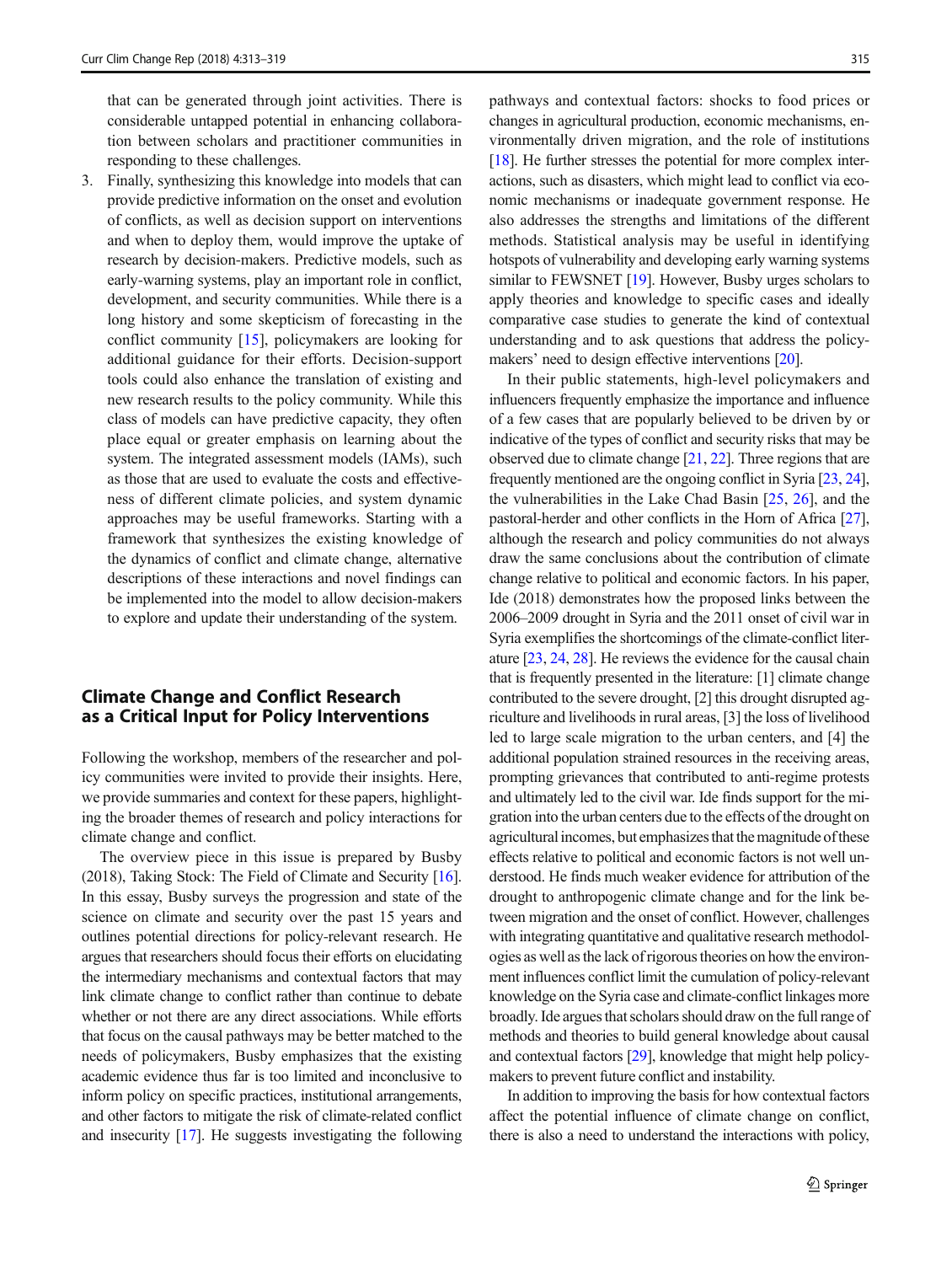specifically aid, development, and diplomacy. Investigating the links between disasters, such as those due to extreme weather events, and collective violence highlights both the contextual factors and the influence of a wide range of policies. In his review of recent research on disasters and violence, Brzoska (2018) finds some support for an increase in collective violence; however, the actions of individuals and policy-makers can alter not only the magnitude but also the directionality of this association [[30](#page-5-0)]. First, he stresses that political factors and institutions influence not only the potential for disasters to lead to violence, but also the severity of a disaster [\[31\]](#page-5-0). Second, he emphasizes that the effects of weather are generally small and secondary and tend to reinforce existing conditions and processes. As such, disasters may hasten processes of peacebuilding and de-escalation as well as precipitating or exacerbating conflict [\[32\]](#page-5-0). To identify practical entry-points for reducing the incidence and duration of violent conflict precipitated by disasters, Brzoska recommends research into the pre-event conditions (e.g., livelihoods, ethnic marginalization, and institutions) and post-disaster mechanisms that may lead to conflict [\[33\]](#page-5-0). Possible post-disaster pathways include shifts in economic and resource constraints, grievances and perceived injustice, migration, and shocks to the resources and capabilities of collective actors and institutions.

Climate adaptation and mitigation policy also has the potential to influence the onset and incidence of conflict, specifically through altering land use [[34](#page-5-0)]. While the stresses posed by the physical impacts of climate change on land use and the implications of these effects for human security and conflict are often addressed in the literature, Froese and Schilling (2018) describe a broader and more complex nexus between climate change, land use, and conflict that emphasizes the role of individual and policy responses to climate change Froese and Schilling under review. Climate change mitigation projects, such as the siting of renewable energy generation or forest conservation programs (for example REDD/REDD+) can result in changes in land use, the costs and benefits of which often accrue unequally [\[35](#page-5-0), [36\]](#page-5-0). When these changes impact human security, such as livelihoods and quality-of-life, it may exacerbate existing conflicts or create new ones [\[37\]](#page-5-0). Froese and Schilling particularly highlight the likelihood of land use change to negatively impact already poor and marginalized populations, due in part to their weak or informal land tenure [\[38](#page-5-0)]. They also outline a pathway from climate adaptation to conflict, whereby actions with diffuse benefits (i.e., flood protections) may have land use impacts that disproportionately affect specific individuals or groups that may already be marginalized. Despite the gaps in the understanding of how these policies may be related to conflict, Froese and Schilling suggest a list of best practices for managing the potential for adverse effects from these policies, namely community participation, comprehensive

impact analyses, and trust building. These activities may be even more valuable when implementing climate policy in situations with existing conflicts.

Institutions underlie both the potential for climate to introduce security risks and the effectiveness of policies to mitigate adverse impacts [[39\]](#page-5-0). At the same time, research on the role of institutions and their responses to climate security is limited and tends to focus on global governance, such as the UN Security Council [[10,](#page-5-0) [40\]](#page-5-0). Krampe and Mobjörk (2018) provide insight into how policymakers define climate security risks and the opportunities and organizational constraints for managing these risks. They conduct a comparative case study of the policy documents from security Intergovernmental Organizations (IGOs) in Asia and Africa to investigate how these organizations conceptualize and respond to climate security risks [\[41\]](#page-5-0). They find that while Western IGOs tend to understand climate risk in terms of state security, the organizations in developing countries frame the challenges of climate change and conflict in terms of human security, such as food access. This allows for more entry points for climate security; however, policy implementation commensurate with these risks is limited both by the issues of sovereignty and trust between states and organizational divisions within IGOs. Additionally, the parts of the organizations that are charged with managing the climate risks are often secondary compared to other functions of the IGO.

Finally, Schweizer (2018) starts a discussion on the use of decision support for conflict and climate risks through the use of scenario analysis Schweizer under review. She outlines how existing methodologies of foresight and decision support, and advances in the application of these methods to climate change problems more broadly, can be built on to learn from existing evidence and provide tools for learning and experimentation. Schweizer (2018) surveys a range of existing methods for applying foresight to decision support, and their various strengths and limitations—including knowledge requirements, transparency and potential for bias, and suitability for purpose. For example, even if the state of theory and empirical consensus is advanced, the validity of predictive exercises is likely to weaken over time as climate change shifts human and natural systems further from their historical states. While novel in the climate-conflict space [\[42\]](#page-5-0), Schweizer (2018) discusses how the use of scenario analysis has resulted in important advances in climate change research [\[43,](#page-5-0) [44\]](#page-6-0). Additionally, she encourages climate-conflict researchers to engage with the scenario frameworks developed by the climate change research community: the Representative Concentration Pathways (RCPs) and the Shared Socioeconomic Pathways (SSPs) [\[43,](#page-5-0) [45](#page-6-0)]. Working from the RCP-SSP scenarios not only allows for an analysis of the co-occurrence of different socioeconomic and climatic conditions, but also facilitates the comparability of studies and therefore the accumulation of knowledge on climate-conflict links.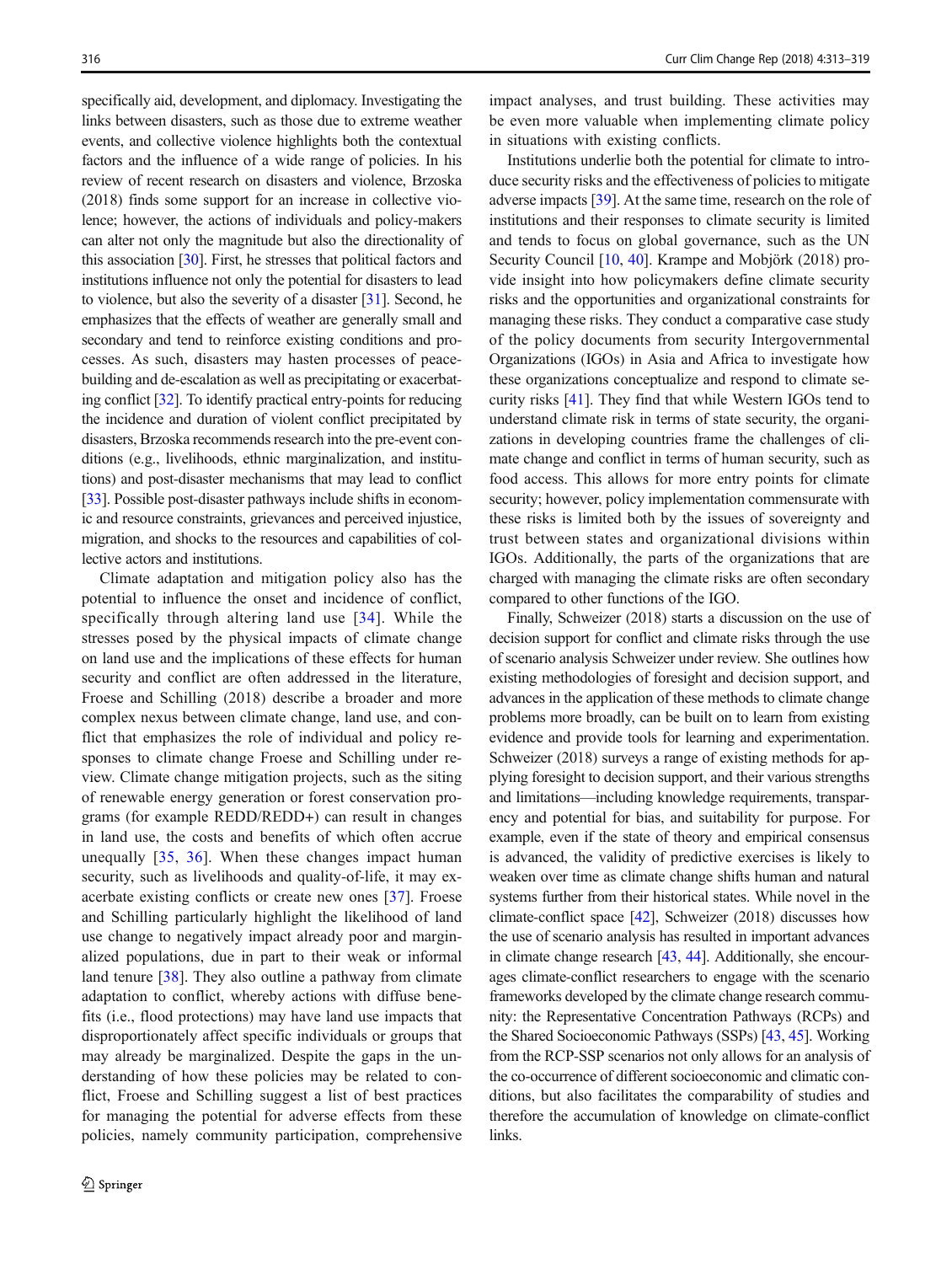## <span id="page-4-0"></span>Conclusions and Recommendations for Enhancing Policy and Research Interactions

Taken together, the workshop and the papers highlight both the progress that has been made by the research community as well as the gaps to addressing the needs of the policy community. One of the main recommendations is to take a mixed methods approach—coupling quantitative and qualitative methods—to investigate the climate–conflict relationship. From the perspective of the scholars, the expectation is that this approach will help elucidate the more complex contextual factors. Specifically, in-depth single case studies and comparative case study approaches, especially of cases without conflict where the quantitative models predict a high risk of conflict, are seen as a favorable way forward. This is consistent with the calls from the practitioners to have the quantitative efforts combined with case studies; however, the presentation of the results in narratives may be more persuasive for policymakers. Further, as Busby (2018) stresses, scholars should be encouraged to ask questions that are more consistent with those of practitioners. One way forward discussed in the workshop was to leverage the skills of scholars, involving them with the structure and data collection of interventions to facilitate independent evaluations. Further, there is a need to investigate how the more complex interactions between institutions and policies, such as climate mitigation and adaptation policies and humanitarian aid for disasters, can affect the underlying conditions on which climate may act to precipitate conflict.

The practitioners also stressed the need for more tools to aid in decision-making, asking for both predictive models as well as models for decision support. Presently, there are few examples of these types of models in the literature for climate change and conflict. Approaches to develop predictive models are presently dominated by early warning models, such as FEWSNET [\[19\]](#page-5-0). Newer approaches to prediction that incorporate theory are being developed that have short to medium term predictive capacity. Decision support efforts that incorporate scenario analysis are also emerging, such as those de-scribed in [\[46,](#page-6-0) [47](#page-6-0)]. These models are designed to provide a basis for both cumulation as well as to test alternative theories of conflict and development. There is progress on coupling of conflict models with the scenario framework used by the climate research community (e.g., the RCP-SSP scenarios). However, there is substantial work to be done so that these models can be used not only to investigate the climate change—conflict links, but also the effectiveness of different policy levers to reducing these risks.

Through the workshop and this associated special issue, we do not expect to develop a consensus on the relationships between climate and conflict nor a single path forward. The absence of consensus in the literature, however, should not be seen as a barrier to developing evidence-based policy and nor are these challenges unique to climate change and conflict. Examples of these discussions can be found in almost every discipline [\[48\]](#page-6-0). As developed in the National Research Council report (2012), the process by which policy is developed and implemented often involves arguments and reasoning that "differ[s] from and can contradict scientific reasons". The evidence from scholars needs to be positioned within this context. While few scholars maintain that there is a direct association between climate change and conflict, there are still many open questions about the pathways from climate impacts to conflict. Policymakers may draw upon this evidence and may also be influenced by the dialog on security issues and the experiences from a broader range of actors. While it is not the role of academics to provide operational guidance, developing a greater understanding of pressing policy needs can frame what questions are asked, how the research is conducted, and to whom the results are communicated. The Wilson Center workshop and this special issue constitute a step towards continued dialog on how academic work can be linked to on the ground practices. Such efforts can lead to the development of a base of actionable science for policy on climate change and conflict.

Acknowledgements The authors would like to thank all the participants at the workshop and the invaluable assistance of the coordinating teams at the Wilson Center and the Peace Research Institute Oslo.

Funding We acknowledge funding from the Research Council of Norway via Grant no. 240315/F10 and the European Research Council via grant no. 648291.

#### Compliance with Ethical Standards

Conflict of Interest The authors state no conflict of interest.

Open Access This article is distributed under the terms of the Creative Commons Attribution 4.0 International License (http:// creativecommons.org/licenses/by/4.0/), which permits unrestricted use, distribution, and reproduction in any medium, provided you give appropriate credit to the original author(s) and the source, provide a link to the Creative Commons license, and indicate if changes were made.

#### References

- 1. Dupuy K, Gates S, Mokleiv Nygård H, Rudolfsen I, Rustad SA, Strand H, et al. Trends in armed conflict, 1946–2016. Confl Trends. 2017;2:1–4.
- 2. Pettersson T, Eck K. Organized violence, 1989–2017. J Peace Res. 2018;55(4):535–47.
- 3. Bindoff NL, Stott PA, AchutaRao KM, Allen MR, Gillett N, Gutzler D, et al. Chapter 10 - detection and attribution of climate change: from global to regional. In: Climate change 2013: the physical science basis IPCC working group I contribution to AR5. Cambridge: Cambridge University Press; 2013.
- 4. Solomon S, Plattner G-K, Knutti R, Friedlingstein P. Irreversible climate change due to carbon dioxide emissions. PNAS. 2009;106(6):1704–9.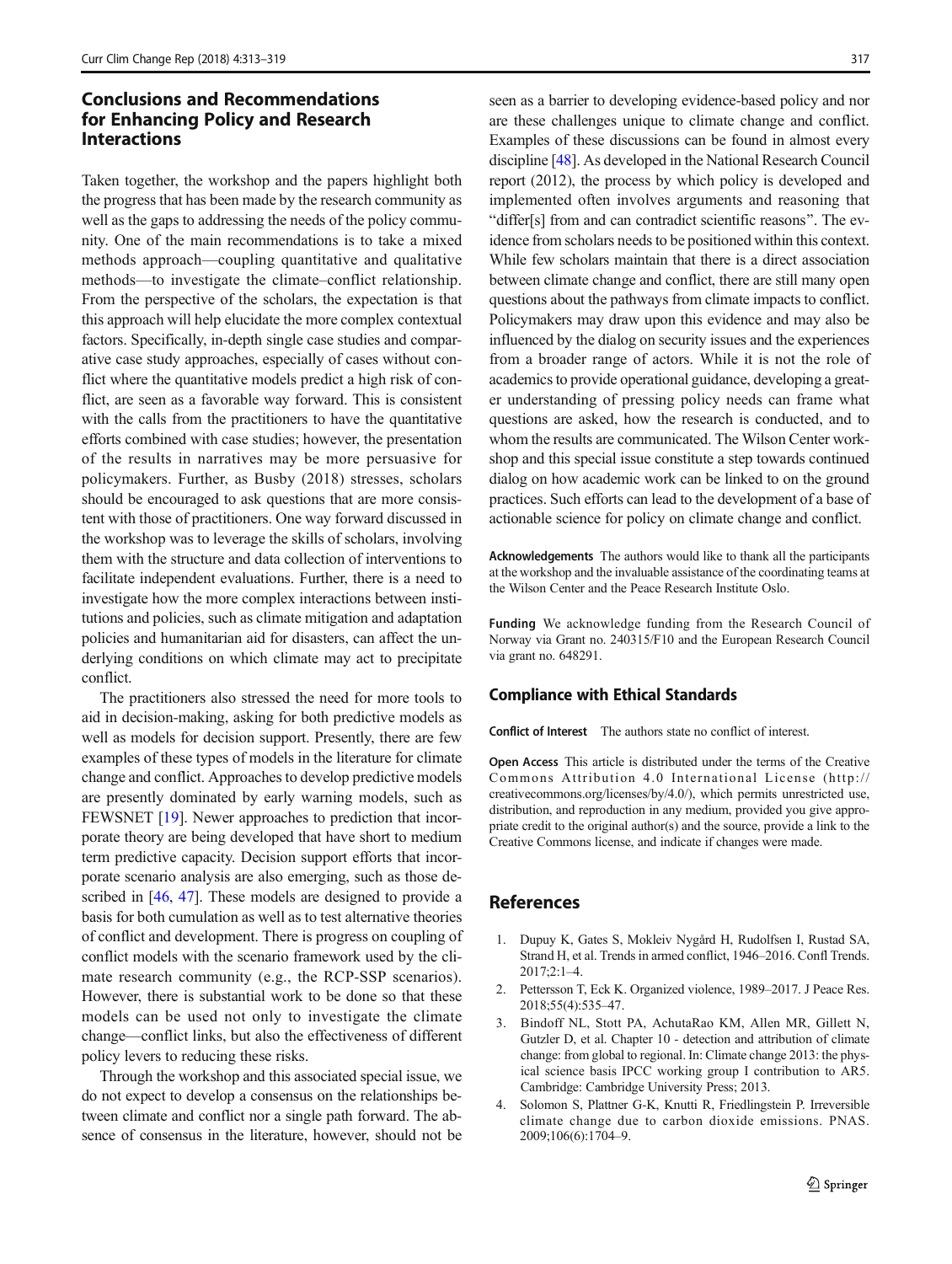- <span id="page-5-0"></span>5. Harrington LJ, Frame D, King AD, Otto FEL. How uneven are changes to impact-relevant climate hazards in a 1.5 °C world and beyond? Geophys Res Lett. 2018;45(13):6672–80.
- 6. Allen M, Babiker M, Chen Y, de Coninck H, Connors S, van Diemen R, et al. Global Warming of 1.5 °C: an IPCC special report on the impacts of global warming of 1.5 °C above pre-industrial levels and related global greenhouse gas emission pathways, in the context of strengthening the global response to the threat of climate change, sustainable development, and efforts to eradicate poverty [Internet]. IPCC; 2018 p. Summary for Policy Makers. Available from: [http://report.ipcc.ch/sr15/pdf/sr15\\_spm\\_final.pdf](http://report.ipcc.ch/sr15/pdf/sr15_spm_final.pdf).
- 7. Adams C, Ide T, Barnett J, Detges A. Sampling bias in climate– conflict research. Nat Clim Chang. 2018;8(3):200–3.
- 8. Hendrix CS. Searching for climate–conflict links. Nat Clim Chang. 2018;8(3):190–1.
- 9. Barnett J. Global environmental change I: Climate resilient peace? Prog Hum Geogr. 2018;0309132518798077.
- 10. Conca K, Beevers MD. Environmental pathways to peace. In: Routledge Handbook of Environmental Conflict and Peacebuilding. Routledge; 2018. p. 76–94.
- 11. Mach KJ, Field CB. Toward the next generation of assessment. Annu Rev Environ Resour. 2017;42(1):569–97.
- 12. von Uexkull N, Croicu M, Fjelde H, Buhaug H. Civil conflict sensitivity to growing-season drought. PNAS. 2016;113(44): 12391–6.
- 13. Benjaminsen TA, Alinon K, Buhaug H, Buseth JT. Does climate change drive land-use conflicts in the Sahel? J Peace Res. 2012;49(1):97–111.
- 14. Benjaminsen TA, Ba B. Why do pastoralists in Mali join jihadist groups? A political ecological explanation. J Peasant Stud. 2018;1–20.
- 15. Hegre H, Metternich NW, Nygård HM, Wucherpfennig J. Introduction: forecasting in peace research. J Peace Res. 2017;54(2):113–24.
- 16. Busby J. Taking stock: the field of climate and security. Curr Clim Change Rep. 2018. [https://doi.org/10.1007/s40641-018-0116-z.](https://doi.org/10.1007/s40641-018-0116-z)
- 17. Adger WN, Pulhin JM, Barnett J, Dabelko GD, Hovelsrud GK, Levy M, et al. Human security. In: Field CB, Barros VR, Dokken DJ, Mach KJ, Mastrandrea MD, Bilir TE, et al., editors. Climate change 2014: impacts, adaptation, and vulnerability part a: global and sectoral aspects contribution of working group II to the fifth assessment report of the intergovernmental panel on climate change. Cambridge: Cambridge University Press; 2014. p. 755–91.
- 18. Meierding E. Climate change and conflict: avoiding small talk about the weather. Int Stud Rev. 2013;15(2):185–203.
- 19. Famine Early Warning Systems Network [Internet]. [cited 2018 Oct 9]. Available from: [http://fews.net/.](http://fews.net/)
- 20. Levy MA. Is the environment a National Security issue? Int Secur. 1995;20(2):35–62.
- 21. Prince Charles: Climate change was one of the major reasons for Syria civil war. UK: International Business Times; 2015 [cited 2018 Oct 9]. Available from: [https://www.ibtimes.co.uk/prince-charles](https://www.ibtimes.co.uk/prince-charles-climate-change-was-one-major-reasons-syria-civil-war-1530017)[climate-change-was-one-major-reasons-syria-civil-war-1530017](https://www.ibtimes.co.uk/prince-charles-climate-change-was-one-major-reasons-syria-civil-war-1530017).
- 22. Moon BK. Ban Ki Moon A Climate Culprit In Darfur. 2007 [cited 2018 Oct 9]; Available from: [http://www.washingtonpost.com/wp](http://www.washingtonpost.com/wp-dyn/content/article/2007/06/15/AR2007061501857.html)[dyn/content/article/2007/06/15/AR2007061501857.html](http://www.washingtonpost.com/wp-dyn/content/article/2007/06/15/AR2007061501857.html).
- 23. Kelley CP, Mohtadi S, Cane MA, Seager R, Kushnir Y. Climate change in the fertile crescent and implications of the recent Syrian drought. PNAS. 2015;112(11):3241–6.
- 24. Selby J, Dahi OS, Fröhlich C, Hulme M. Climate change and the Syrian civil war revisited. Polit Geogr. 2017;60:232–44.
- 25. Nagarajan C, Pohl B, Rüttinger L, Sylvestre F, Vivekananda J, Wall M, et al. Climate-fragility profile: Lake Chad Basin. Berlin: adelphi; 2018. Available from: [https://www.adelphi.de/en/system/files/](https://www.adelphi.de/en/system/files/mediathek/bilder/Lake%20Chad%20Climate-Fragility%20Profile%20-%20adelphi_0.pdf) [mediathek/bilder/Lake%20Chad%20Climate-Fragility%](https://www.adelphi.de/en/system/files/mediathek/bilder/Lake%20Chad%20Climate-Fragility%20Profile%20-%20adelphi_0.pdf) [20Profile%20-%20adelphi\\_0.pdf](https://www.adelphi.de/en/system/files/mediathek/bilder/Lake%20Chad%20Climate-Fragility%20Profile%20-%20adelphi_0.pdf).
- 26. Climate change peace and security in the Lake Chad Basic: findings from the "Lake Chad Climate-Fragility Risk Assessment Project". Berlin: adelphi; 2018. Available from: [https://www.adelphi.de/en/](https://www.adelphi.de/en/system/files/mediathek/bilder/Lake%20Chad%20Climate%20Risk%20Assessment%20FINDINGS%20September%202018.pdf) [system/files/mediathek/bilder/Lake%20Chad%20Climate%](https://www.adelphi.de/en/system/files/mediathek/bilder/Lake%20Chad%20Climate%20Risk%20Assessment%20FINDINGS%20September%202018.pdf) [20Risk%20Assessment%20FINDINGS%20September%202018.](https://www.adelphi.de/en/system/files/mediathek/bilder/Lake%20Chad%20Climate%20Risk%20Assessment%20FINDINGS%20September%202018.pdf) [pdf](https://www.adelphi.de/en/system/files/mediathek/bilder/Lake%20Chad%20Climate%20Risk%20Assessment%20FINDINGS%20September%202018.pdf).
- 27. Solomon N, Birhane E, Gordon C, Haile M, Taheri F, Azadi H, et al. Environmental impacts and causes of conflict in the horn of Africa: a review. Earth Sci Rev. 2018;177:284–90.
- 28. Ide T. Climate war in the Middle East? Drought, the Syrian civil war and the state of climate-conflict research. Curr Clim Change Rep. 2018. [https://doi.org/10.1007/s40641-018-0115-0.](https://doi.org/10.1007/s40641-018-0115-0)
- 29. Feitelson E, Tubi A. A main driver or an intermediate variable? Climate change, water and security in the Middle East. Glob Environ Chang. 2017;44:39–48.
- 30. Brzoska M. Weather extremes, disasters and collective violence: conditions, mechanisms and disaster-related policies in recent research. Curr Clim Change Rep. 2018. [https://doi.org/10.1007/](https://doi.org/10.1007/s40641-018-0117-y) [s40641-018-0117-y.](https://doi.org/10.1007/s40641-018-0117-y)
- 31. Kelman I, Gaillard JC, Lewis J, Mercer J. Learning from the history of disaster vulnerability and resilience research and practice for climate change. Nat Hazards. 2016;82(S1):129–43.
- 32. Schleussner C-F, Donges JF, Donner RV, Schellnhuber HJ. Armedconflict risks enhanced by climate-related disasters in ethnically fractionalized countries. Proc Natl Acad Sci U S A. 2016;113(33): 9216–21.
- 33. Seter H. Connecting climate variability and conflict: implications for empirical testing. Polit Geogr. 2016;53:1–9.
- 34. Backdraft: the conflict potential of climate change adaptation and mitigation. Washington, DC: Woodrow Wilson international Center for Scholars; 2013 [cited 2018 Oct 11]. (Environmental Change & Security Program report). Report No.: Volume 14, Issue 2. Available from: [https://www.wilsoncenter.org/sites/default/files/](https://doi.org/10.1007/s40641-018-0117-y) [ECSP\\_REPORT\\_14\\_2\\_BACKDRAFT.pdf.](https://doi.org/10.1007/s40641-018-0117-y)
- 35. Brannstrom C, Gorayeb A, de Sousa MJ, Loureiro C, Meireles AJ d A, da Silva EV, et al. Is Brazilian wind power development sustainable? Insights from a review of conflicts in Ceará state. Renew Sust Energ Rev. 2017;67:62–71.
- 36. Sunderlin WD, de Sassi C, Sills EO, Duchelle AE, Larson AM, Resosudarmo IAP, et al. Creating an appropriate tenure foundation for REDD+: the record to date and prospects for the future. World Dev. 2018;106:376–92.
- 37. Lombard M, Rakodi C. Urban land conflict in the global south: towards an analytical framework. Urban Stud. 2016;53(13): 2683–99.
- 38. Anguelovski I, Shi L, Chu E, Gallagher D, Goh K, Lamb Z, et al. Equity impacts of urban land use planning for climate adaptation: critical perspectives from the global north and south. J Plan Educ Res. 2016;36(3):333–48.
- 39. Dellmuth LM, Gustafsson M-T, Bremberg N, Mobjörk M. Intergovernmental organizations and climate security: advancing the research agenda. Wiley Interdiscip Rev Clim Change. 2018;9(1).
- 40. Floyd R. Global climate security governance: a case of institutional and ideational fragmentation. Confl Secur Dev. 2015;15(2):119–46.
- 41. Krampe F, Mobjörk M. Responding to climate-related security risks: reviewing regional organizations in Asia and Africa. Curr Clim Change Rep. 2018. [https://doi.org/10.1007/s40641-018-](https://doi.org/10.1007/s40641-018-0118-x) [0118-x.](https://doi.org/10.1007/s40641-018-0118-x)
- 42. Håvard Hegre, Buhaug H, Calvin KV, Nordkvelle J, Waldhoff ST, Gilmore E. Forecasting civil conflict along the shared socioeconomic pathways. Environ Res Lett. 2016 [cited 2018 Oct 9];11(5). Available from: [http://urn.kb.se/resolve?urn=urn:](http://urn.kb.se/resolve?urn=urn:nbn:se:uu:diva-298685) [nbn:se:uu:diva-298685.](http://urn.kb.se/resolve?urn=urn:nbn:se:uu:diva-298685)
- 43. O'Neill BC, Kriegler E, Ebi KL, Kemp-Benedict E, Riahi K, Rothman DS, et al. The roads ahead: narratives for shared